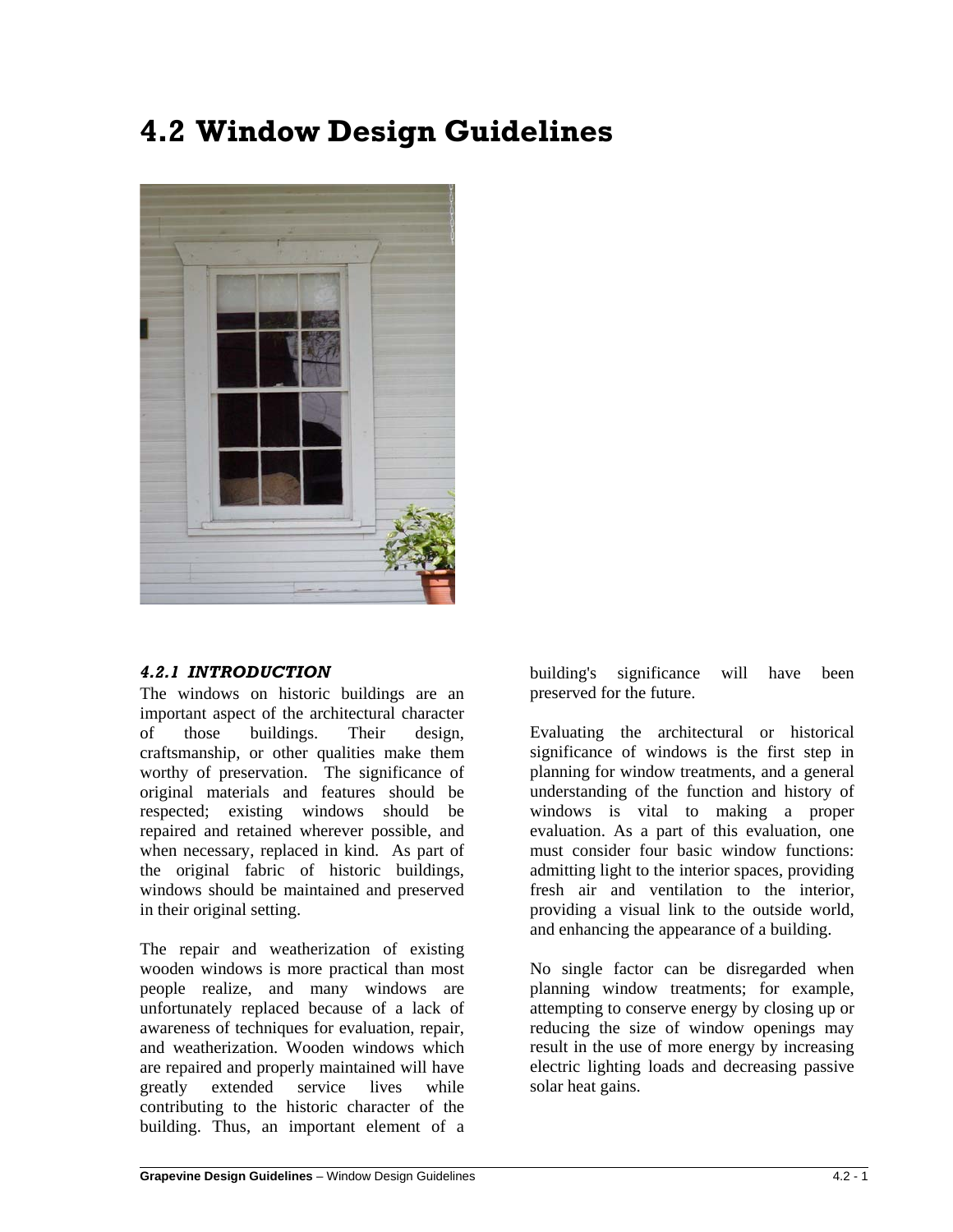Windows are considered significant to a building if they:

- 1) are original,
- 2) reflect the original design intent for the building,
- 3) reflect period or regional styles or building practices,
- 4) reflect changes to the building resulting from major periods or events, or
- 5) are examples of exceptional craftsmanship or design. Once this evaluation of significance has been completed, it is possible to proceed with planning appropriate treatments, beginning with an investigation of the physical condition of the windows.

## *4.2.2 WINDOW STYLES*

Windows are wall openings that provide light and ventilation for the building interior. The word itself derives from 'wind-holes,' early openings that served principally to supply draft, and emit smoke from internal fires. Early windows were without glass, which was a rare and expensive luxury until the  $17<sup>th</sup>$ century. When ventilation wasn't required, the openings were covered with fabric or skins or by solid wooden sashes or shutters.

During the  $18<sup>th</sup>$  and early  $19<sup>th</sup>$  century, window sashes were available with panes of increasing size, as glass-making techniques improved, cost decreased and transportation of glass became more viable. By the mid-19<sup>th</sup> century, panes large enough to glaze sashes in only one or, at the most, two units became widely available. Commercial buildings used these larger panes both to gain light into the interior of the stores as well as to increase the visibility of the store interior and window display.

Different style of buildings (see the *Style Guides* in these Guidelines) utilize different style of windows: in Victorian or Queen Anne homes, windows are vertical; in Arts and Crafts houses, the windows are typically less vertical and often grouped in pairs. In Tudor houses, windows continue to be grouped together in pairs or triples and often incorporate stained glass.



HISTORIC RESIDENTIAL WINDOW TYPES



WINDOW with 12/12 PANES



WINDOWS with 2/1 PANES

Windows in commercial buildings also have different styles, relative to the style of the building. Within Grapevine, most commercial buildings date from the late  $19<sup>th</sup>$  and early  $20<sup>th</sup>$ -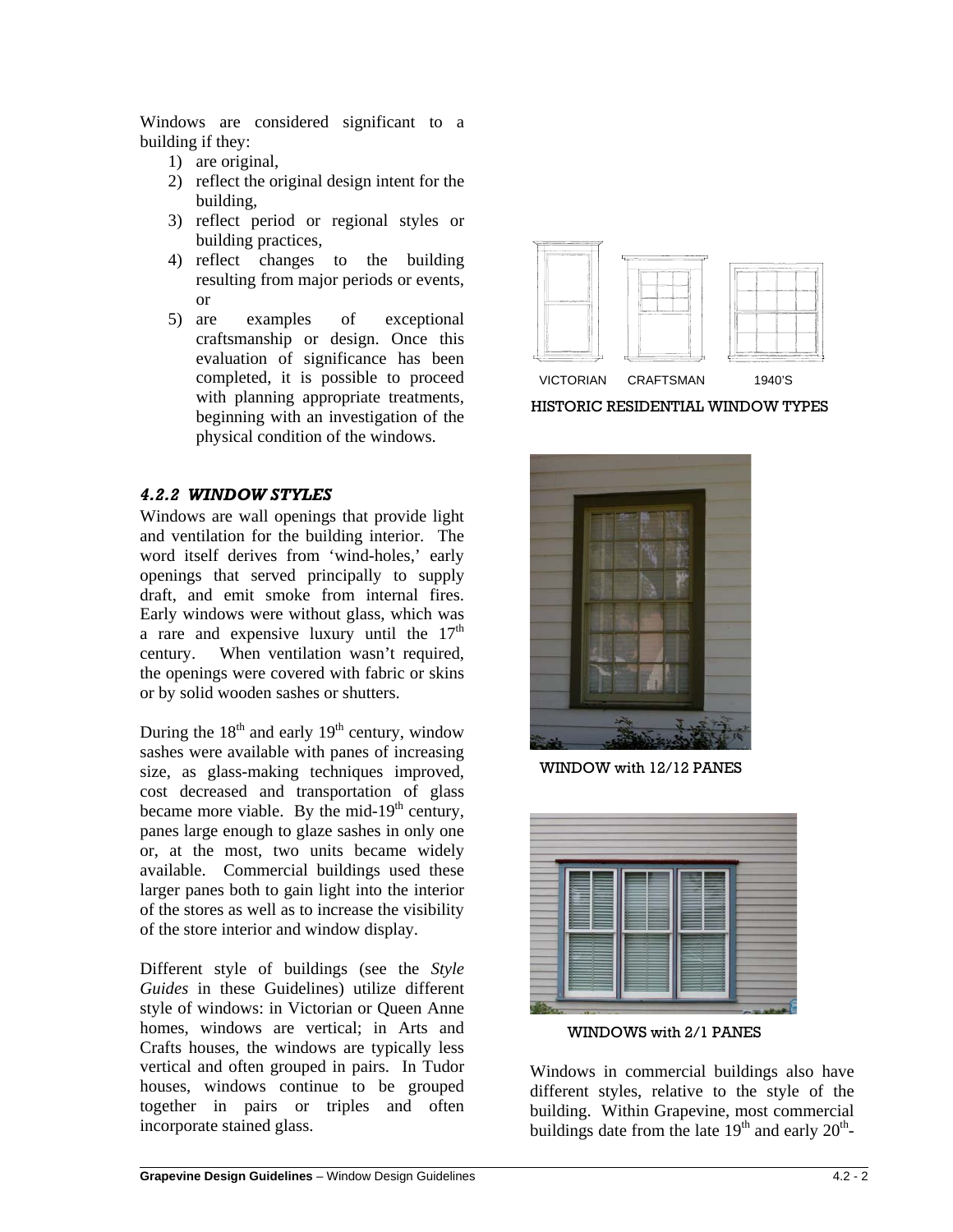century, with windows reflecting the Victorian influences at the time – wood frame and sash, vertical orientation, multi-paned and with stone sills. Later buildings incorporated larger windows, with fewer (or single) panes and used metal window frames.

Multiple paned windows are important elements of upper story commercial windows while storefront windows shall consist of larger sheets of glass to maximize visibility of merchandise.

Original window framing and light (panes of glass) configurations shall be preserved and maintained or replaced in kind.





#### STEEL WINDOW AT COMMERCIAL BUILDING

Window changes that do not reflect the historic style of the house or those elements defined as significant to the building should be avoided. It is encouraged that such later changes restored back to an appearance similar to the original. If no documentation can be found regarding the original appearance, restoration back to a window (or windows) that would be typical of windows of this style of house might be acceptable.



HISTORIC WINDOWS HAVE BEEN REPLACED WITH 'NEW' PICTURE WINDOW



# *4.2.3 SCREENED WINDOWS*

Most historic houses originally had window screens to allow ventilation without also letting into the house outside elements – insects, flying debris – and to provide security for the house. Window screens have a wood frame w/ inset wire screening that could be removed and replaced when worn out or damaged.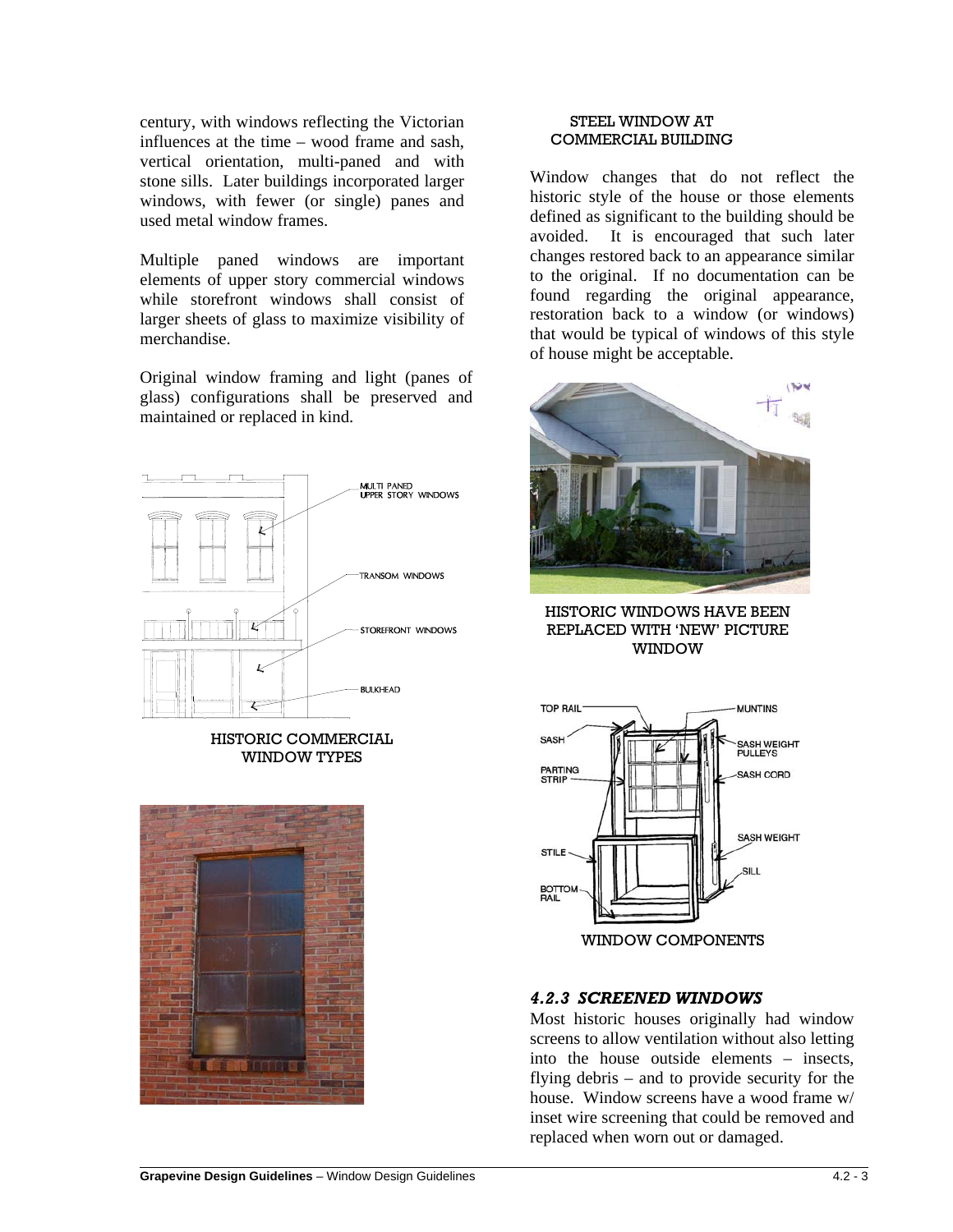Screen windows typically aligned with and complemented the style of the window, as shown in the following photograph.



APPROPRIATE SCREEN WINDOWS

### *4.2.4 WEATHERIZATION*

A window, which is repaired, should be made as energy efficient as possible by the use of appropriate weather-stripping to reduce air infiltration. A wide variety of products are available to assist in this task. Felt may be fastened to the top, bottom, and meeting rails, but may have the disadvantage of absorbing and holding moisture, particularly at the bottom rail. Rolled vinyl strips may also be tacked into place in appropriate locations to reduce infiltration. Bronze strips or new plastic spring strips may be used on the rails and, if space permits, in the channels between the sash and jamb. Weather-stripping is a historic treatment, but old weather-stripping (felt) is not likely to perform very satisfactorily. Appropriate contemporary weather-stripping should be considered an integral part of the repair process for windows.

The use of sash locks installed on the meeting rail will insure that the sash are kept tightly closed so that the weather-stripping will function more effectively to reduce infiltration.

### *4.2.5 STORM WINDOWS*

Many styles of storm windows are available to improve the thermal performance of existing windows. The use of exterior storm windows should be investigated whenever feasible because they are thermally efficient, costeffective, reversible, and allow the retention of original windows.

Storm window frames may be made of wood, aluminum, vinyl, or plastic; these should be purchased or painted to blend with the surrounding elements (typically the window frame and sashes). The use of unfinished aluminum frames should be avoided, as these are not historically appropriate for use on historic buildings; if existing aluminum frames are already on a house, the aluminum frame should be painted.

The visual impact of storm windows may be minimized by selecting colors which match existing trim color and styles which complement and work with the style of the windows.



APPROPRIATE STORM WINDOW *(CENTER HORIZONTAL MUNTIN ALIGNS WITH WINDOW SASHES)*



STORM WINDOWS